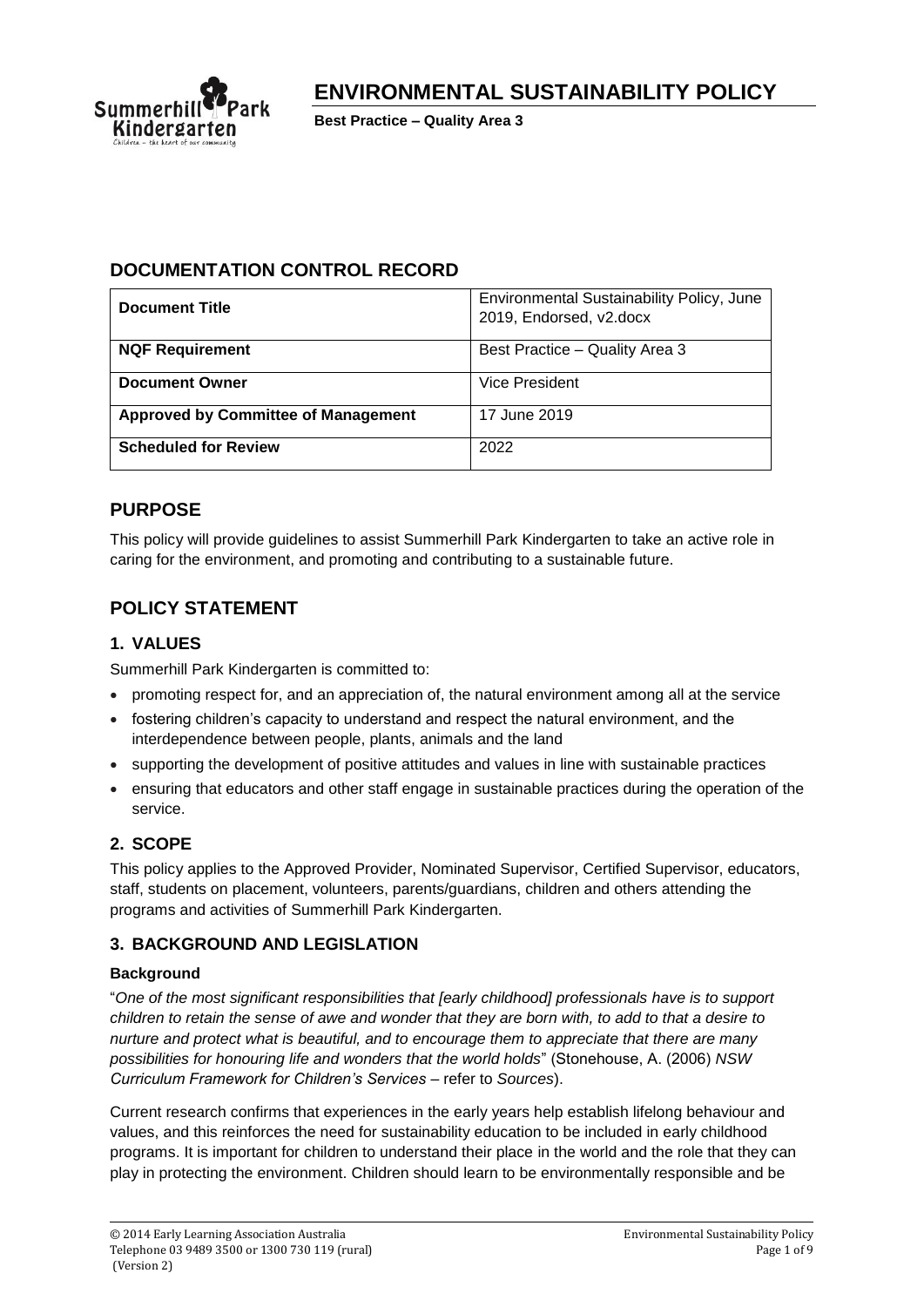empowered to make a difference, and this learning should not wait until the 'formal education' of primary school. Elliot and Davis (refer to *Sources*) state that "early childhood educators have an active and significant role to play ensuring children experience connections with the natural environment in meaningful way which will ultimately promote action for sustainability".

Environmental education can be defined as learning *about* the environment and how natural systems function; the interconnectedness of plants, animals, humans and the planet we inhabit. Environmental education promotes the growth of knowledge, skills and values about the environment, often with a focus on science and nature. In an early childhood setting, environmental education is integrated into everyday decisions made as part of the curriculum.

Sustainability can be defined in a broader and more holistic context of education *for* the environment. The complexities of social, environmental and economic systems are acknowledged, and their implications for sustaining life are considered. The aim of sustainability education is to promote a sense of responsibility, respect, empowerment, active participation, enquiry and a desire for social change (adapted from ECA Environmental Sustainability Policy 2005). The goal of sustainability education is to empower children and adults to think and act in ways that meet their immediate needs without jeopardising the potential of future generations to meet *their* own needs. Sustainable practice in early childhood settings requires a holistic approach that integrates all aspects of sustainability into service operations.

The *National Quality Standard* (Quality Area 3: Physical Environment) includes a discussion on the service taking an active role in caring for its environment and contributing to a sustainable future (Standard 3.3). As service providers to the community, education and care services have an opportunity not only to make reductions to waste, water and energy consumption through their operations, but to role-model sustainable living to young children in a world facing climate change, increasing levels of air, land and water pollution, and depleted natural resources.

#### **Legislation and standards**

Relevant legislation and standards include but are not limited to:

- *Education and Care Services National Law Act 2010*
- *Education and Care Services National Regulations 2011*
- *National Quality Standard*, Quality Area 3: Physical Environment

The most current amendments to listed legislation can be found at:

- Victorian Legislation Victorian Law Today:<http://www.legislation.vic.gov.au/>
- Commonwealth Legislation ComLaw:<http://www.comlaw.gov.au/>

### **4. DEFINITIONS**

The terms defined in this section relate specifically to this policy. For commonly used terms e.g. Approved Provider, Nominated Supervisor, Regulatory Authority etc. refer to the *General Definitions* section of this manual.

**Environmental sustainability:** The responsible use and management of the planet's resources to ensure that they remain available and uncompromised for future generations to use and enjoy.

### **5. SOURCES AND RELATED POLICIES**

#### **Sources**

- *Belonging, Being & Becoming – The Early Years Learning Framework for Australia*: <http://education.gov.au/early-years-learning-framework#key%20documents>
- Davis, J. M. and Elliott, S. (2004) Mud pies and daisy chains: Connecting young children and nature. In *Every Child*, 10(4) p4. Available at: [http://www.earlychildhoodaustralia.org.au/pdf/every\\_child/ec0404\\_mudpies.pdf](http://www.earlychildhoodaustralia.org.au/pdf/every_child/ec0404_mudpies.pdf)
- Early Childhood Australia: [http://www.earlychildhoodaustralia.org.au/resource\\_themes/](http://www.earlychildhoodaustralia.org.au/resource_themes/)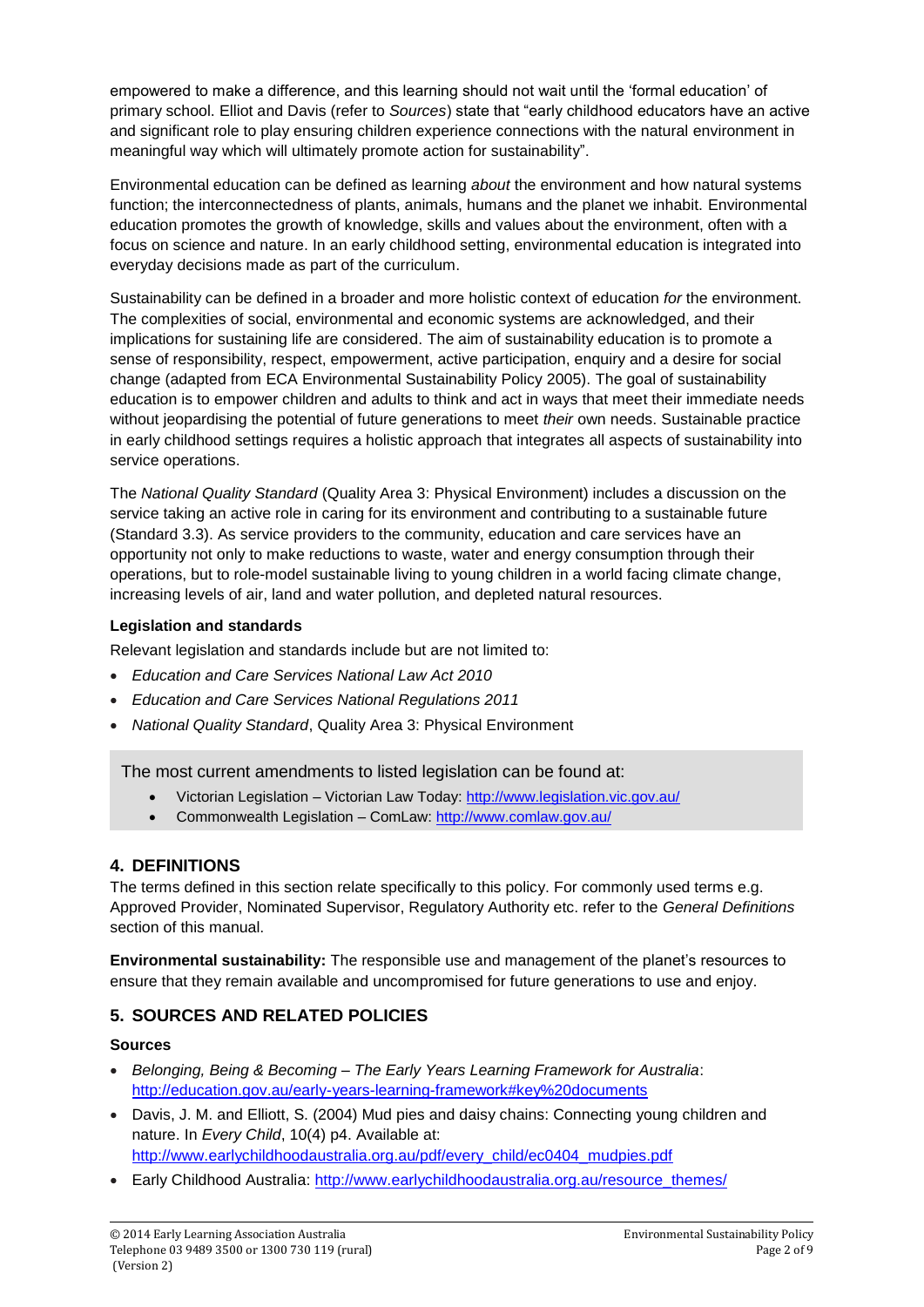- *'Educators' Guide to the Early Years Learning Framework for Australia*: <http://docs.education.gov.au/documents/educators-guide-early-years-learning-framework-australia>
- Environmental Education in Early Childhood (EEEC): <http://www.eeec.org.au/index.php>
- *Guide to the National Quality Standard*, ACECQA: [www.acecqa.gov.au](http://www.acecqa.gov.au/)
- Hughes, M. (2007) *Climbing the little green steps: How to promote sustainability within early childhood services in your local area*, Gosford and Wyong Council: [http://www.dec.nsw.gov.au/what-we-offer/regulation-and-accreditation/early-childhood-education](http://www.dec.nsw.gov.au/what-we-offer/regulation-and-accreditation/early-childhood-education-care/useful-links-and-resources/sustainability-resources)[care/useful-links-and-resources/sustainability-resources](http://www.dec.nsw.gov.au/what-we-offer/regulation-and-accreditation/early-childhood-education-care/useful-links-and-resources/sustainability-resources)
- *My Time, Our Place – Framework for School Age Care in Australia*: <http://education.gov.au/my-time-our-place-framework-school-age-care-australia>
- Stonehouse, A. (2006) *NSW Curriculum Framework for Children's Services*: [http://www.community.nsw.gov.au/docswr/\\_assets/main/documents/childcare\\_framework.pdf](http://www.community.nsw.gov.au/docswr/_assets/main/documents/childcare_framework.pdf)
- *Victorian Early Years Learning and Development Framework*: [www.education.vic.gov.au/earlylearning/eyldf/default.htm](http://www.education.vic.gov.au/earlylearning/eyldf/default.htm)
- *Victorian Early Years Learning and Development Framework* Resources for Professionals: [www.education.vic.gov.au/earlylearning/eyldf/profresources.htm](http://www.education.vic.gov.au/earlylearning/eyldf/profresources.htm)

#### **Service policies**

- *Child Safe Environment Policy*
- *Curriculum Development Policy*
- *Excursions and Service Events Policy*
- *Sun Protection Policy*
- *Supervision of Children Policy*
- *Water Safety Policy*

### **PROCEDURES**

#### **The Approved Provider is responsible for:**

- collaborating with the Nominated Supervisor, educators, staff, parents/guardians, children and others at the service to identify environmental sustainability strategies for implementation (refer to Attachment 1 – Strategies for environmental sustainability)
- allocating the necessary resources to implement the identified environmental sustainability strategies at the service
- ensuring the Nominated Supervisor and all staff are aware of their responsibilities under this *Environmental Sustainability Policy*
- ensuring the identified strategies (refer to Attachment 1 Strategies for environmental sustainability) are implemented at the service
- ensuring parents/guardians are aware of, and have access to, the *Environmental Sustainability Policy.*

#### **The Nominated Supervisor is responsible for:**

- collaborating with the Approved Provider, educators, staff, parents/guardians, children and others at the service to identify environmental sustainability strategies for implementation at the service (refer to Attachment 1 – Strategies for environmental sustainability)
- implementing identified strategies for which they have responsibility at the service (refer to Attachment 1 – Strategies for environmental sustainability)
- ensuring environmental education and practices are incorporated into the curriculum (refer to *Curriculum Development Policy*)
- providing families with information about environmentally sustainable practices e.g. through displays, fact sheets and local community resources, and by ensuring that they have access to the *Environmental Sustainability Policy*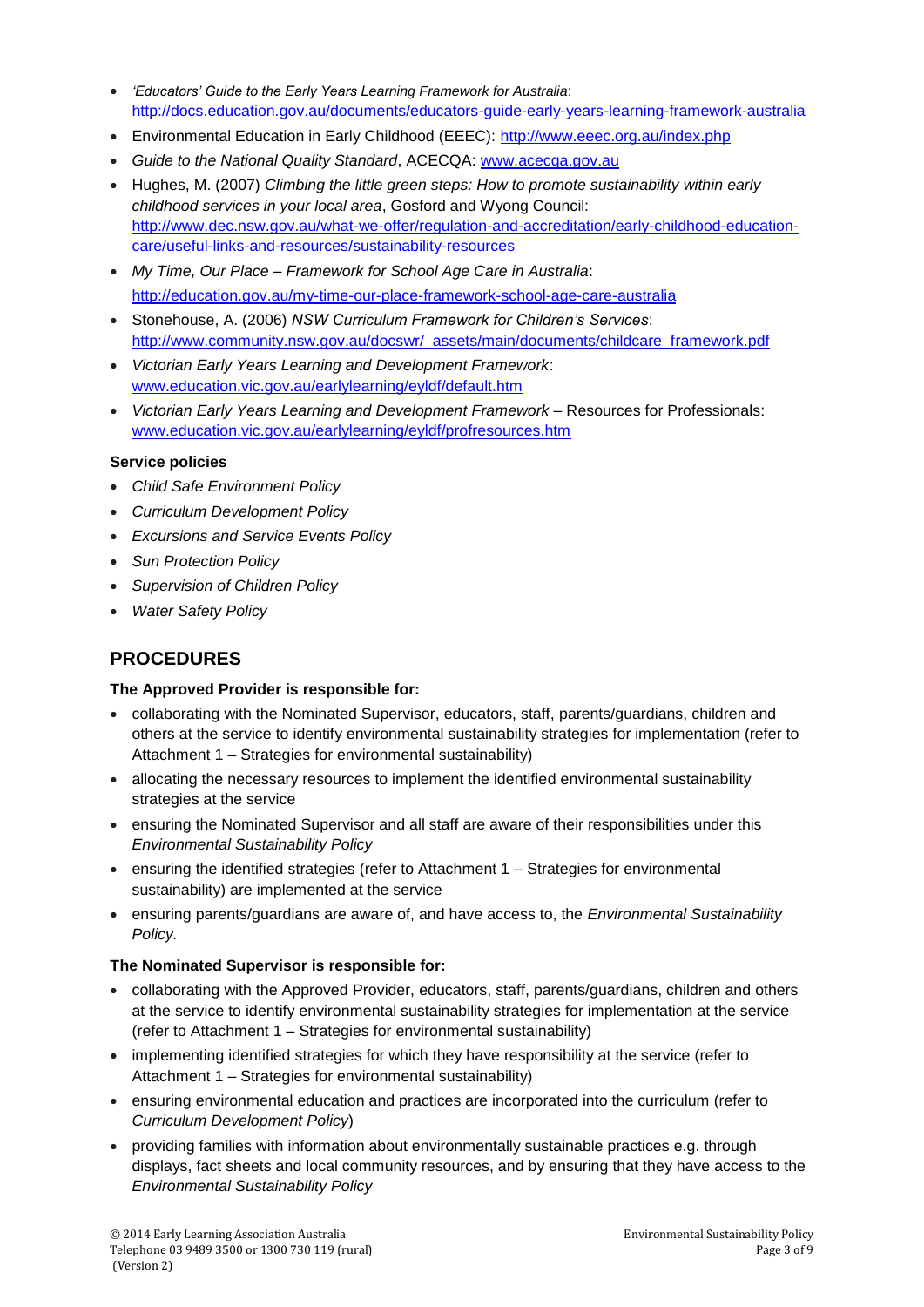- making recommendations to the Approved Provider about green and sustainable options for the service, that reflect the guidelines within this policy
- seeking and applying for grants, where appropriate, to support the implementation of strategies within this policy
- keeping up to date with current research, resources and best practice through newsletters, journals and support agencies such as Environmental Education in Early Childhood (EEEC).

#### **Certified Supervisors, educators and other staff are responsible for:**

- collaborating with the Approved Provider, Nominated Supervisor, fellow educators/staff, parents/guardians, children and others at the service to identify environmental sustainability strategies for implementation at the service (refer to Attachment 1 – Strategies for environmental sustainability)
- implementing identified strategies for which they have responsibility at the service (refer to Attachment 1 – Strategies for environmental sustainability)
- engaging in activities that support the service to become more environmentally sustainable (e.g. recycling)
- incorporating environmental education and sustainable practices within the curriculum
- planning opportunities for children to connect with nature and the natural world at the service, including on excursions and at other service events
- incorporating celebrations of environmental awareness into the program e.g. National Tree Day, National Recycling Week, Clean Up Australia Day and Walk to Work Day
- keeping up to date with current research, resources and best practice through newsletters, journals and support agencies such as Environmental Education in Early Childhood (EEEC).

#### **Parents/guardians are responsible for:**

- collaborating with the Approved Provider, Nominated Supervisor, educators, staff, children and others at the service to identify environmental sustainability strategies for implementation at the service (refer to Attachment 1 – Strategies for environmental sustainability)
- following the strategies identified and outlined in this *Environmental Sustainability Policy*
- encouraging their children to adopt environmentally sustainable practices at both the service and at home.

#### **Volunteers and students, while at the service, are responsible for following this policy and its procedures.**

## **EVALUATION**

In order to assess whether the values and purposes of the policy have been achieved, the Approved Provider will:

- regularly seek feedback from everyone affected by the policy regarding its effectiveness
- monitor the implementation, compliance, complaints and incidents in relation to this policy
- keep the policy up to date with current legislation, research, policy and best practice
- revise the policy and procedures as part of the service's policy review cycle, or as required
- notify parents/guardians at least 14 days before making any changes to this policy or its procedures.

### **ATTACHMENTS**

• Attachment 1: Strategies for Environmental Sustainability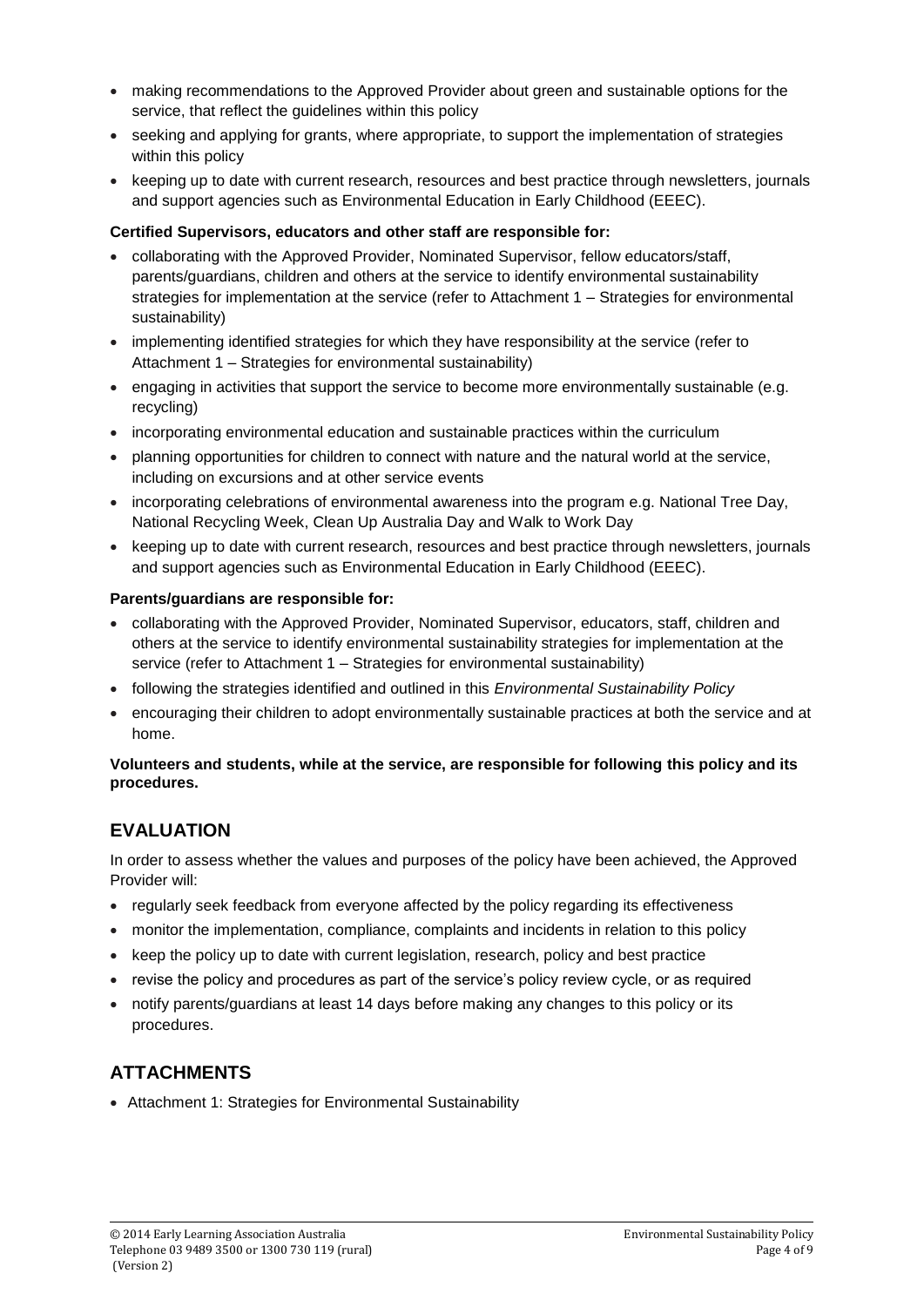## **AUTHORISATION**

This policy was adopted by the Approved Provider of Summerhill Park Kindergarten on 17th June 2019.

# **REVIEW DATE:** APRIL 2022

### **DOCUMENT HISTORY**

| <b>Version</b> | Date              | <b>By</b>                       | <b>Reason for change</b>                                                                                                                                                             |
|----------------|-------------------|---------------------------------|--------------------------------------------------------------------------------------------------------------------------------------------------------------------------------------|
| 1.0            | October 2017      | Vice President                  | Initial draft from ELAA template. See Actions<br>Document for review of attachment 1 and<br>QIP for policy related goals arising from the<br>review.<br>Reviewed and endorsed by CoM |
| 1.1            | <b>April 2019</b> | Mira Haldun (Consultant)        | Removed Standard 3.3 and associated<br>elements in line with NQS changes                                                                                                             |
| 2              | 17 June 2019      | 2019 President<br>(I. Griffith) | Review and endorsement by CoM                                                                                                                                                        |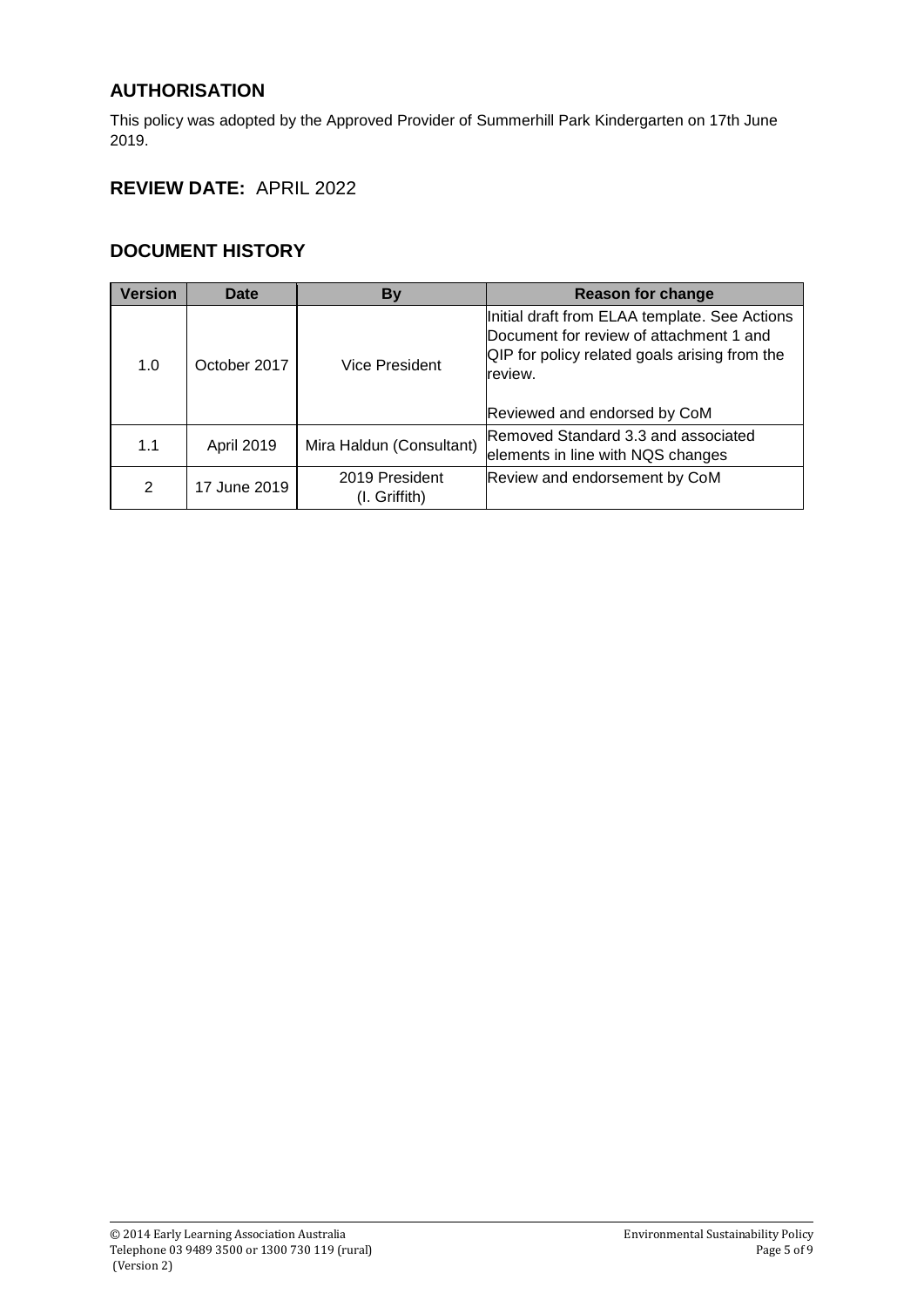## **ATTACHMENT 1 Strategies for Environmental Sustainability**

This checklist can be used to promote discussion and formulate an environmental sustainability policy for the service. Many of these strategies were drawn from Mia Hughes' *Climbing the little green steps: How to promote sustainability within early childhood services in your local area* (refer to *Sources*). Other strategies can be added to the checklist as required – refer to *Sources* as a starting point for further information. Ensure that responsibility for implementation is allocated to each strategy adopted e.g. Approved Provider, Nominated Supervisor, educators, parents/guardians, children etc. Agreed strategies should form the basis of the service's *Environmental Sustainability Policy*.

| <b>Strategy</b>                                                                                                                                                                                                           | <b>Adopt</b><br>(Yes/No) | <b>Responsible for</b><br>implementation (e.g.<br>Nominated Supervisor,<br>educators, etc.) |
|---------------------------------------------------------------------------------------------------------------------------------------------------------------------------------------------------------------------------|--------------------------|---------------------------------------------------------------------------------------------|
| <b>Data Collection</b>                                                                                                                                                                                                    |                          |                                                                                             |
| Collect baseline data from energy and water bills, and<br>monitor waste collection. Use information gathered to<br>set reduction targets and evaluate whether they have<br>been achieved.                                 |                          |                                                                                             |
| <b>Green purchasing</b>                                                                                                                                                                                                   |                          |                                                                                             |
| Purchase local products.                                                                                                                                                                                                  |                          |                                                                                             |
| Purchase recycled products.                                                                                                                                                                                               |                          |                                                                                             |
| Purchase energy and water efficient products.                                                                                                                                                                             |                          |                                                                                             |
| Purchase organic produce.                                                                                                                                                                                                 |                          |                                                                                             |
| Purchase items with minimal packaging.                                                                                                                                                                                    |                          |                                                                                             |
| Purchase chemical-free, green cleaning products.                                                                                                                                                                          |                          |                                                                                             |
| Purchase formaldehyde-free paint.                                                                                                                                                                                         |                          |                                                                                             |
| <b>Waste</b>                                                                                                                                                                                                              |                          |                                                                                             |
| Minimise waste from one-use, throwaway products<br>(e.g. paper towels, disposable nappies, wet wipes) by<br>changing behaviours and procedures, and using<br>alternative products. The following are some<br>suggestions: |                          |                                                                                             |
| • Replace paper towels with individual cloth towels<br>on a peg located in the bathroom or at each child's<br>locker, and washed each week.                                                                               |                          |                                                                                             |
| • Install a low energy electric hand dryer.                                                                                                                                                                               |                          |                                                                                             |
| Cut paper towels in half to reduce waste while<br>working towards using cloth towels or installing a<br>low energy electric hand dryer.                                                                                   |                          |                                                                                             |
| Replace disposable nappies with a nappy wash<br>service.                                                                                                                                                                  |                          |                                                                                             |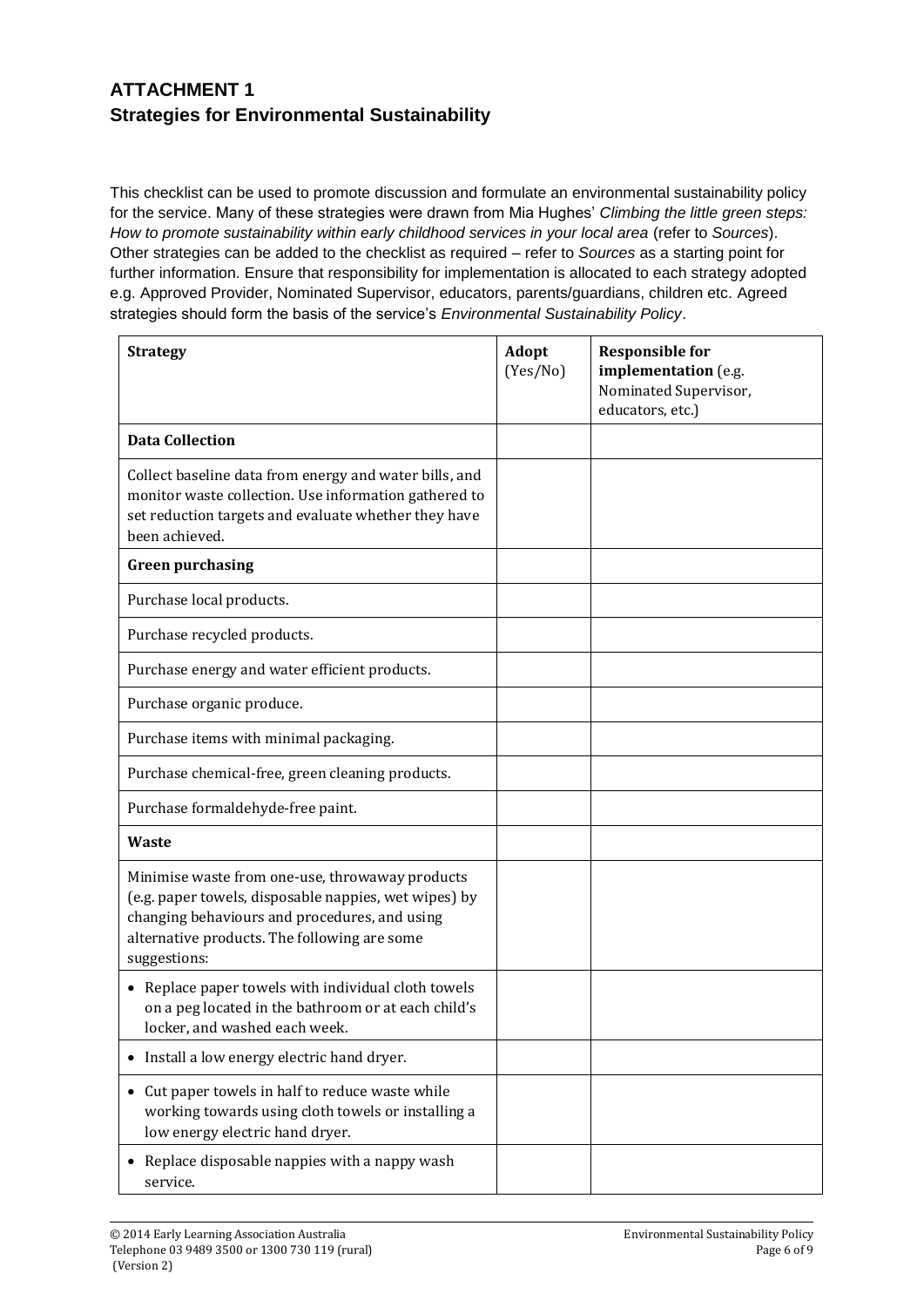| • Replace wet wipes with washable cloths.                                                                                                                                                                                   |  |
|-----------------------------------------------------------------------------------------------------------------------------------------------------------------------------------------------------------------------------|--|
| Encourage children to bring a rubbish-free<br>lunch/snack in a reusable container.                                                                                                                                          |  |
| Adopt green cleaning practices by using safe and<br>sustainable cleaning products and methods.                                                                                                                              |  |
| Recycle plastic waste (codes #1-#7), glass, paper,<br>cardboard, foil and metal.                                                                                                                                            |  |
| Investigate composting of food scraps.                                                                                                                                                                                      |  |
| Explore the waste hierarchy of refuse within the<br>educational program i.e. reduce, reuse, repair and<br>recycle.                                                                                                          |  |
| Refrain from using food items for children's play<br>experiences (e.g. rice, pasta, jelly etc.) as this is<br>wasteful of both the food items, and the water and<br>energy used in production.                              |  |
| Promote recycling and reusing items e.g. through<br>SWAP markets for children's clothing, toys and books.                                                                                                                   |  |
| <b>Energy</b>                                                                                                                                                                                                               |  |
| Turn off computers and/or screens when not in use.                                                                                                                                                                          |  |
| Turn off computers and electrical equipment before<br>leaving the building.                                                                                                                                                 |  |
| Install and use ceiling fans instead of air conditioning,<br>when appropriate.                                                                                                                                              |  |
| Close doors and windows when heating or air<br>conditioning the building where possible, while<br>maintaining adequate ventilation. Strategies must be<br>developed for indoor-outdoor programs to enable this<br>to occur. |  |
| Turn off fridges that are not in use during extended<br>holiday periods (ensure no food remains and the<br>fridge is cleaned well beforehand).                                                                              |  |
| Turn lights off when not required. Install light sensors<br>where possible.                                                                                                                                                 |  |
| Upgrade old appliances with energy efficient<br>appliances.                                                                                                                                                                 |  |
| <b>Water</b>                                                                                                                                                                                                                |  |
| Install 5,000-20,000 litre water tanks and consider<br>connecting these to toilets.                                                                                                                                         |  |
| Set limits for water use during play, while<br>acknowledging that water play is important and that<br>children need to use water in order to learn how to<br>conserve it.                                                   |  |
| Ensure that water from troughs and bowls is reused<br>to water the garden.                                                                                                                                                  |  |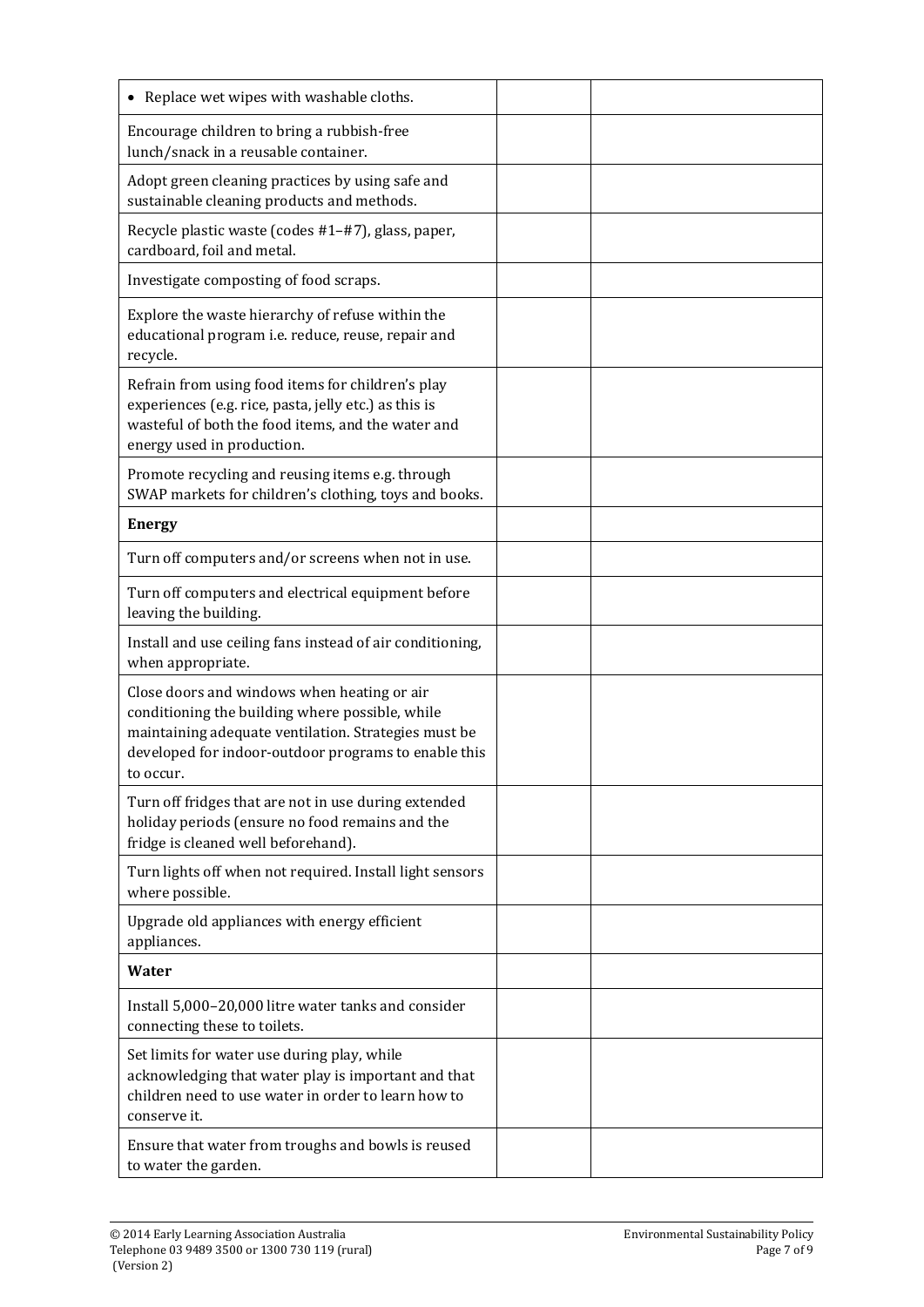| Use grey water (containing low salt/phosphate<br>detergents) to water grass and gardens when children<br>are not in attendance at the service.                                                                                                                |  |
|---------------------------------------------------------------------------------------------------------------------------------------------------------------------------------------------------------------------------------------------------------------|--|
| Install water saving taps in children's bathrooms.                                                                                                                                                                                                            |  |
| Install dual flush toilets.                                                                                                                                                                                                                                   |  |
| Place buckets or watering cans next to drink stations<br>to collect excess water.                                                                                                                                                                             |  |
| <b>Biodiversity</b>                                                                                                                                                                                                                                           |  |
| Grow food crops in vegetable gardens.                                                                                                                                                                                                                         |  |
| Plant fruit trees.                                                                                                                                                                                                                                            |  |
| Grow a diverse range of plants, and develop children's<br>understanding of how plant diversity encourages<br>animal diversity.                                                                                                                                |  |
| Grow indigenous (native) and water-wise plants.                                                                                                                                                                                                               |  |
| Water plants in the play space using recycled water<br>where possible. Plants are a precious resource for the<br>planet and should be protected and nurtured.                                                                                                 |  |
| <b>Transport</b>                                                                                                                                                                                                                                              |  |
| Encourage staff to walk, cycle or catch public<br>transport to work and on excursions, where possible.                                                                                                                                                        |  |
| Create prominent, effective spaces for the storage of<br>bikes and prams to promote riding and walking to<br>staff and families.                                                                                                                              |  |
| Curriculum                                                                                                                                                                                                                                                    |  |
| Role-model sustainable practices and behaviours.<br>Actions such as reusing water from a sink and<br>switching off lights when not in use can have a large<br>impact on young children, who are at a formative<br>stage with respect to skills and attitudes. |  |
| Aim to counteract the 'throwaway' mentality that<br>children experience every day in relation to waste.                                                                                                                                                       |  |
| Take every opportunity to talk with young children<br>about sustainable practices, and encourage older<br>children to take part in these practices.                                                                                                           |  |
| Assign roles such as water, waste and energy<br>monitors to children within the service (consider<br>providing them with badges and charts appropriate to<br>their role). Children are often vigilant at monitoring<br>the behaviour of their peers.          |  |